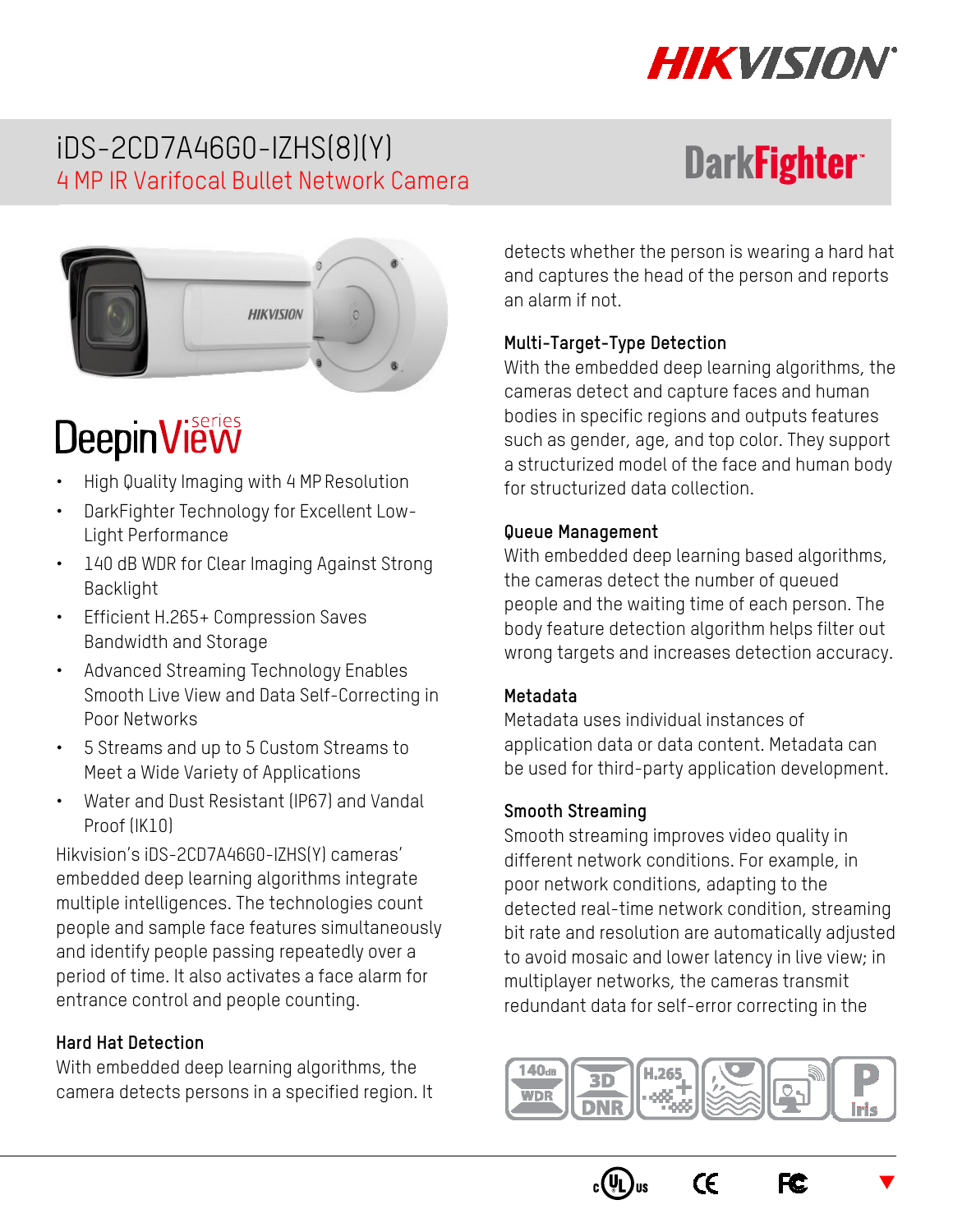back-end device to solve mosaic problems because of packet loss and error rate.

#### **Anti-Corrosion Coating (-Y)**

The cameras adopt high weatherproof and wearproof molding powder that confirms to AAMA2604-02 and Qualicoat (Class2) specifications and use two-layer special spraying technology, so their surfaces have excellent long-term anti-corrosion performance

### **Specifications**

and physical protection. Also, all exposed screws use SUS316 material for high anti-corrosion performance. Thus, the cameras meet anticorrosion requirements NEMA 250-2018.

#### **Available Models**

iDS-2CD7A46G0-IZHS: 2.8 mm–12 mm lens iDS-2CD7A46G0-IZHSY: 2.8 mm–12 mm lens, RS-485, anti-corrosion

iDS-2CD7A46G0-IZHS8: 8 mm–32 mm lens

|                                        |                                 | iDS-2CD7A46G0-IZHS<br>iDS-2CD7A46G0-IZHSY                                           | iDS-2CD7A46G0-IZHS8              |  |  |
|----------------------------------------|---------------------------------|-------------------------------------------------------------------------------------|----------------------------------|--|--|
|                                        | Camera                          |                                                                                     |                                  |  |  |
|                                        | Image Sensor                    | 1/1.8" progressive scan CM0S                                                        |                                  |  |  |
| Minimum<br>Illumination<br>(AGC on)    | Color $\overline{\omega f/1.2}$ | $0.001$ lux                                                                         | $- - -$                          |  |  |
|                                        | $B/W$ $\omega f/1.2$            | 0.0003 lux                                                                          | $- - -$                          |  |  |
|                                        | Color $\overline{\omega f/2.5}$ | $0.0043$ lux                                                                        | $- - -$                          |  |  |
|                                        | $B/W$ $\ddot{\omega}f/2.5$      | 0.0013 lux                                                                          | $- - -$                          |  |  |
|                                        | Color $@f/1.7$                  | $\frac{1}{2}$                                                                       | $0.002$ lux                      |  |  |
|                                        | $B/W$ $\omega f/1.7$            | $\frac{1}{2}$                                                                       | $0.0006$ lux                     |  |  |
|                                        | Color $\omega f/1.73$           | $\sim$ $\sim$ $\sim$                                                                | $0.0021$ lux                     |  |  |
|                                        | $B/W$ @ $f/1.73$                | $\frac{1}{2}$                                                                       | 0.00062 lux                      |  |  |
|                                        | <b>Shutter Speed</b>            | 1 s to 1/100,000 s                                                                  |                                  |  |  |
| Slow Shutter                           |                                 | Yes                                                                                 |                                  |  |  |
| P/N                                    |                                 | P/N                                                                                 |                                  |  |  |
| Wide Dynamic Range                     |                                 | 140dB                                                                               |                                  |  |  |
| Dav/Night                              |                                 | IR cut filter                                                                       |                                  |  |  |
| Power-Off Memory                       |                                 | Yes                                                                                 |                                  |  |  |
| Flash Memory                           |                                 | 8G                                                                                  |                                  |  |  |
|                                        | <b>RAM</b>                      | $2$ GB                                                                              |                                  |  |  |
|                                        | Lens                            |                                                                                     |                                  |  |  |
|                                        | Focus                           | Auto, semi-auto, manual                                                             |                                  |  |  |
|                                        | Lens                            | $2.8$ mm to $12$ mm                                                                 | 8 mm to 32 mm                    |  |  |
|                                        | Horizontal                      | 114.5° to 41.8°<br>59.3° to 23.6°                                                   | 42.5° to 15.1°<br>23.3° to 8.64° |  |  |
| <b>FOV</b>                             | Vertical                        | 141.1° to 48°                                                                       | 49.6° to 17.3                    |  |  |
|                                        | Diagonal                        | $f/1.2$ to $f/2.5$                                                                  | $f/1.7$ to $f/1.73$              |  |  |
| Aperture                               |                                 | Integrated                                                                          |                                  |  |  |
| Lens Mount<br><b>Blue Glass Module</b> |                                 | Blue glass module to reduce ghost phenomenon                                        |                                  |  |  |
|                                        |                                 | Yes                                                                                 |                                  |  |  |
| P-Iris<br>Illuminator                  |                                 |                                                                                     |                                  |  |  |
|                                        | IR Range                        | 164 ft (50 m)                                                                       | 330 ft (100 m)                   |  |  |
|                                        | Wavelength                      | 850 nm                                                                              |                                  |  |  |
| Smart Supplement Light                 |                                 | Yes                                                                                 |                                  |  |  |
| Video                                  |                                 |                                                                                     |                                  |  |  |
| Maximum Resolution                     |                                 | 2680 ×1520                                                                          |                                  |  |  |
|                                        |                                 | 50 Hz: 25 fps (2680 × 1520, 2560 × 1440, 1920 × 1080, 1280 × 720)                   |                                  |  |  |
| Main Stream                            |                                 | 60 Hz: 30 fps (2680 × 1520, 2560 × 1440, 1920 × 1080, 1280 × 720)                   |                                  |  |  |
| Sub-Stream                             |                                 | 50 Hz: 25 fps (704 × 576, 640 × 480)                                                |                                  |  |  |
|                                        |                                 | 60 Hz: 30 fps (704 × 480, 640 × 480)                                                |                                  |  |  |
|                                        |                                 | 50 Hz: 25 fps (1920 × 1080, 1280 × 720, 704 × 576, 640 × 480)                       |                                  |  |  |
| Third Stream                           |                                 | 60 Hz: 30 fps (1920 × 1080, 1280 × 720, 704 × 480, 640 × 480)                       |                                  |  |  |
| Fourth Stream                          |                                 | 50 Hz: 25 fps (1920 × 1080, 1280 × 720, 704 × 576, 640 × 480)                       |                                  |  |  |
|                                        |                                 | 60 Hz: 30 fps (1920 × 1080, 1280 × 720, 704 × 480, 640 × 480)                       |                                  |  |  |
| Fifth Stream                           |                                 | 50 Hz: 25 fps (704 × 576, 640 × 480)                                                |                                  |  |  |
|                                        |                                 | 60 Hz: 30 fps (704 × 480, 640 × 480)                                                |                                  |  |  |
| Custom Stream                          |                                 | 50 Hz: 25 fps (1920 × 1080, 1280 × 720, 704 × 576, 640 × 480)                       |                                  |  |  |
|                                        |                                 | 60 Hz: 30 fps (1920 × 1080, 1280 × 720, 704 × 480, 640 × 480)                       |                                  |  |  |
| Video Compression                      |                                 | Main stream: H.265+/H.265/H.264+/ H.264                                             |                                  |  |  |
|                                        |                                 | Sub-stream/third stream/fourth stream/fifth stream/custom stream: H.265/H.264/MJPEG |                                  |  |  |
| Video Bit Rate                         |                                 | 32 Kbps to 16 Mbps                                                                  |                                  |  |  |
| H.264 Type                             |                                 | Baseline Profile/Main Profile/High Profile                                          |                                  |  |  |

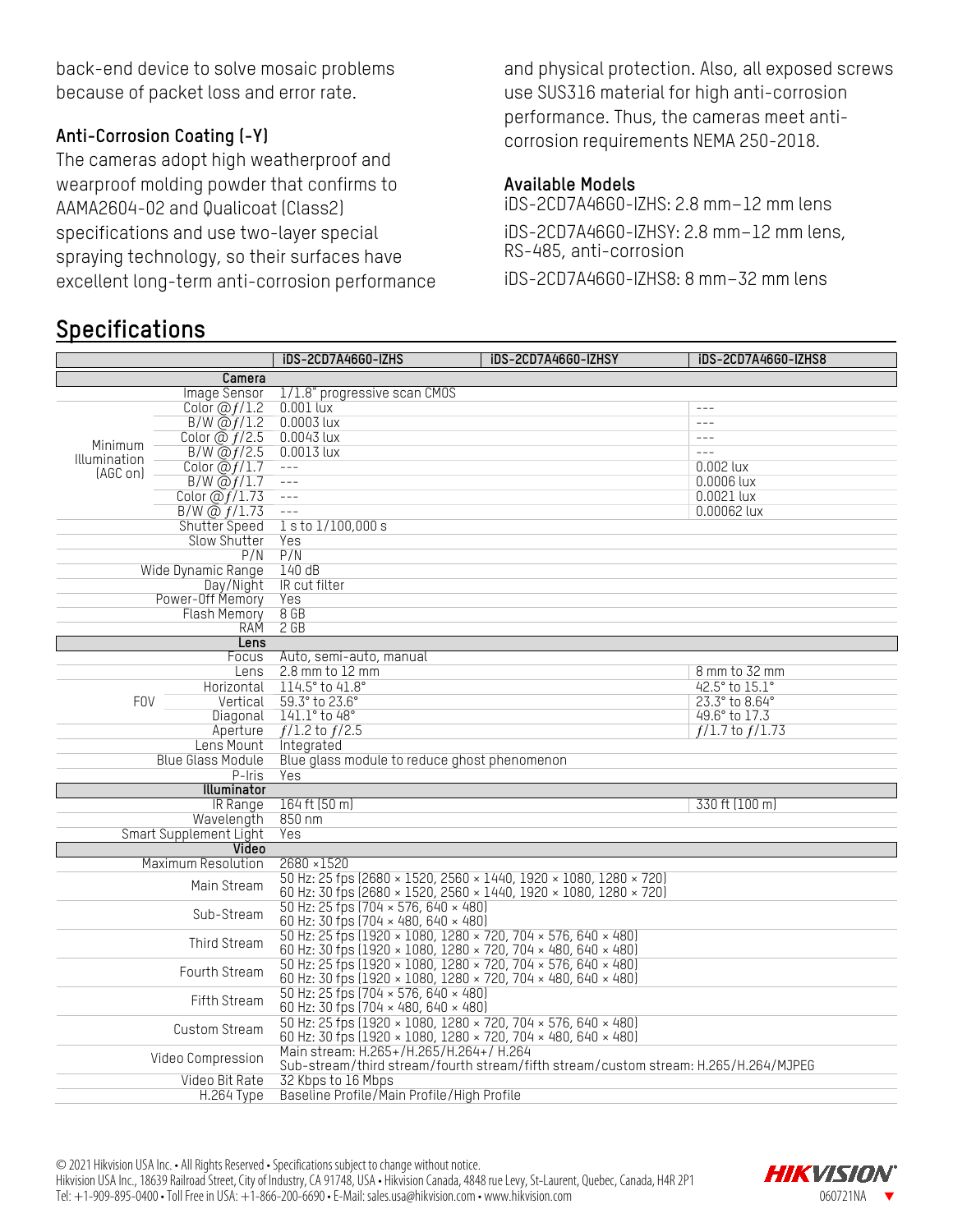## **Specifications** (continued)

|                                       | iDS-2CD7A46G0-IZHS                                                     | iDS-2CD7A46G0-IZHSY                                                                               | iDS-2CD7A46G0-IZHS8                                                                                     |
|---------------------------------------|------------------------------------------------------------------------|---------------------------------------------------------------------------------------------------|---------------------------------------------------------------------------------------------------------|
|                                       | Video (continued)                                                      |                                                                                                   |                                                                                                         |
| $H.265$ Type                          | Main Profile                                                           |                                                                                                   |                                                                                                         |
| $H.264+$                              | Main Stream supports                                                   |                                                                                                   |                                                                                                         |
| $H.265+$<br><b>Bit Rate Control</b>   | Main Stream supports<br>CBR/VBR                                        |                                                                                                   |                                                                                                         |
| Stream Type                           |                                                                        | Main stream/sub-stream/third stream/fourth stream/fifth stream/custom stream                      |                                                                                                         |
| Scalable Video Coding (SVC)           | H.265 and H.264 support                                                |                                                                                                   |                                                                                                         |
| Region of Interest (ROI)              | 4 fixed regions for each stream                                        |                                                                                                   |                                                                                                         |
| Audio                                 |                                                                        |                                                                                                   |                                                                                                         |
| Environment Noise Filtering           | Yes                                                                    |                                                                                                   |                                                                                                         |
| Audio Sampling Rate                   | 8 kHz/16 kHz/32 kHz/44.1 kHz/48 kHz                                    |                                                                                                   |                                                                                                         |
| Audio Compression                     | G.711/G.722.1/G.726/MP2L2/PCM/MP3                                      |                                                                                                   |                                                                                                         |
| Audio Bit Rate<br>Audio Type          | Mono sound                                                             |                                                                                                   | 64 Kbps (6.711)/16 Kbps (6.722.1)/16 Kbps (6.726)/32-192 Kbps (MP2L2)/32 Kbps (PCM)/8-320 Kbps (MP3)    |
| Network                               |                                                                        |                                                                                                   |                                                                                                         |
| Simultaneous Live View                | Up to 20 channels                                                      |                                                                                                   |                                                                                                         |
| API                                   | ONVIF (PROFILE S, PROFILE G, PROFILE T), ISAPI, SDK, ISUP              |                                                                                                   |                                                                                                         |
| Protocols                             |                                                                        |                                                                                                   | TCP/IP, ICMP, HTTP, HTTPS, FTP, SFTP, SRTP, DHCP, DNS, DDNS, RTP, RTSP, RTCP, PPPoE, NTP, UPnP, SMTP,   |
|                                       | SNMP, IGMP, 802.1x, QoS, IPv6, UDP, Bonjour, SSL/TLS                   |                                                                                                   |                                                                                                         |
| Smooth Streaming                      | Yes                                                                    |                                                                                                   |                                                                                                         |
| User/Host                             |                                                                        | Up to 32 users. 3 user levels: administrator, operator, and user                                  | Password protection, complicated password, HTTPS encryption, 802.1x authentication (EAP-TLS, EAP-       |
|                                       |                                                                        |                                                                                                   | LEAP, EAP-MD5), watermark, IP address filter, basic and digest authentication for HTTP/HTTPS, WSSE and  |
| Security                              |                                                                        |                                                                                                   | digest authentication for ONVIF, RTP/RTSP OVER HTTPS, Control Timeout Settings, Security Audit Log, TLS |
|                                       | 1.2                                                                    |                                                                                                   |                                                                                                         |
|                                       |                                                                        |                                                                                                   | MicroSD/SDHC/SDXC card (256 GB) local storage, and NAS (NFS, SMB/CIFS), auto network replenishment      |
| Network Storage                       |                                                                        |                                                                                                   | (ANR); with high-end Hikvision memory card, memory card encryption and health detection support         |
| Client                                | iVMS-4200, Hik-Connect, HikCentral<br>Plug-in required live view: IE8+ |                                                                                                   |                                                                                                         |
| Web Browser                           |                                                                        | Plug-in free live view: Chrome 57.0+, Firefox 52.0+, Safari 11+                                   |                                                                                                         |
|                                       | Local service: Chrome 41.0+, Firefox 30.0+                             |                                                                                                   |                                                                                                         |
| Image                                 |                                                                        |                                                                                                   |                                                                                                         |
| Smart IR                              |                                                                        | IR LEDs support Smart IR function to automatically adjust power to avoid image overexposure       |                                                                                                         |
| Day/Night Switch<br>Target Cropping   | Day, Night, Auto, Schedule, Triggered by Alarm In<br>Yes               |                                                                                                   |                                                                                                         |
| Picture Overlay                       |                                                                        | L060 picture can be overlaid on video with $128 \times 128$ 24-bit bmp format                     |                                                                                                         |
| Image Enhancement                     | BLC, HLC, 3D DNR, Defog, EIS, Distortion Correction                    |                                                                                                   |                                                                                                         |
| Image Parameters Switch               | Yes                                                                    |                                                                                                   |                                                                                                         |
| Image Settings                        |                                                                        |                                                                                                   | Rotate mode, saturation, brightness, contrast, sharpness, gain, white balance adjustable by client      |
| <b>SNR</b>                            | software or Web browser<br>252 dB                                      |                                                                                                   |                                                                                                         |
| Interface                             |                                                                        |                                                                                                   |                                                                                                         |
| Alarm                                 | 2 input, 2 outputs (maximum 24 VDC, 1 A)                               |                                                                                                   |                                                                                                         |
|                                       |                                                                        | 1 input (line in), 3.5 mm connector, maximum input amplitude: 3.3 vpp, input impedance: 4.7K 0,   |                                                                                                         |
| Audio                                 |                                                                        |                                                                                                   | interface type: non-equilibrium; 1 output (line out), 3.5 mm connector, maximum output amplitude: 3.3   |
|                                       |                                                                        | vpp, output impedance: 100 0, interface type: non-equilibrium, mono sound                         |                                                                                                         |
| RS-485                                | $---$                                                                  | 1 RS-485 (half duplex, HIKVISION,<br>Pelco-P, Pelco-D, self-adaptive)                             |                                                                                                         |
| Video Output                          | 1 Vp-p Composite Output (75 0/CVBS) (for debugging only)               |                                                                                                   |                                                                                                         |
| On-Board Storage                      | Built-in microSD/SDHC/SDXC slot, up to 256 GB                          |                                                                                                   |                                                                                                         |
| Hardware Reset                        | Yes                                                                    |                                                                                                   |                                                                                                         |
| Communication Interface               | 1 RJ-45 10 M/100 M/1000 M self-adaptive Ethernet port                  |                                                                                                   |                                                                                                         |
| Power Output                          | $- - -$                                                                | 12 VDC, maxx 200 mA (supported                                                                    | $---$                                                                                                   |
| Heater                                | Yes                                                                    | by all power supply types)                                                                        |                                                                                                         |
| <b>Smart Features</b>                 |                                                                        |                                                                                                   |                                                                                                         |
| <b>Basic Event</b>                    |                                                                        |                                                                                                   | Motion detection, video tampering alarm, vibration detection, exception (network disconnected, IP       |
|                                       | address conflict, illegal login, HDD full, HDD error)                  |                                                                                                   |                                                                                                         |
|                                       |                                                                        | region entrance detection, up to 4 regions configurable region exiting detection, up to 4 regions | Line crossing detection, up to 4 lines configurable Intrusion detection, up to 4 regions configurable   |
| Smart Event                           |                                                                        |                                                                                                   | configurable, unattended baggage detection, up to 4 regions configurable object removal detection, up   |
|                                       |                                                                        |                                                                                                   | to 4 regions configurable, scene change detection, audio exception detection, defocus detection         |
| Counting                              | Yes                                                                    |                                                                                                   |                                                                                                         |
| Intelligent (Deep Learning Algorithm) |                                                                        |                                                                                                   |                                                                                                         |
| Multi-Target-Type Detection           | Simultaneous detection of human body and face                          |                                                                                                   |                                                                                                         |
| Attribute-Based People Counting       | Detects 8 face features and 13 human body features                     |                                                                                                   | Enter/exit counting (30 targets at a time); identifies people passing repeatedly over period of time    |
| Hard Hat Detection                    |                                                                        | Detects up to 30 human targets simultaneously, supports up to 4 shield regions                    |                                                                                                         |
|                                       |                                                                        |                                                                                                   |                                                                                                         |

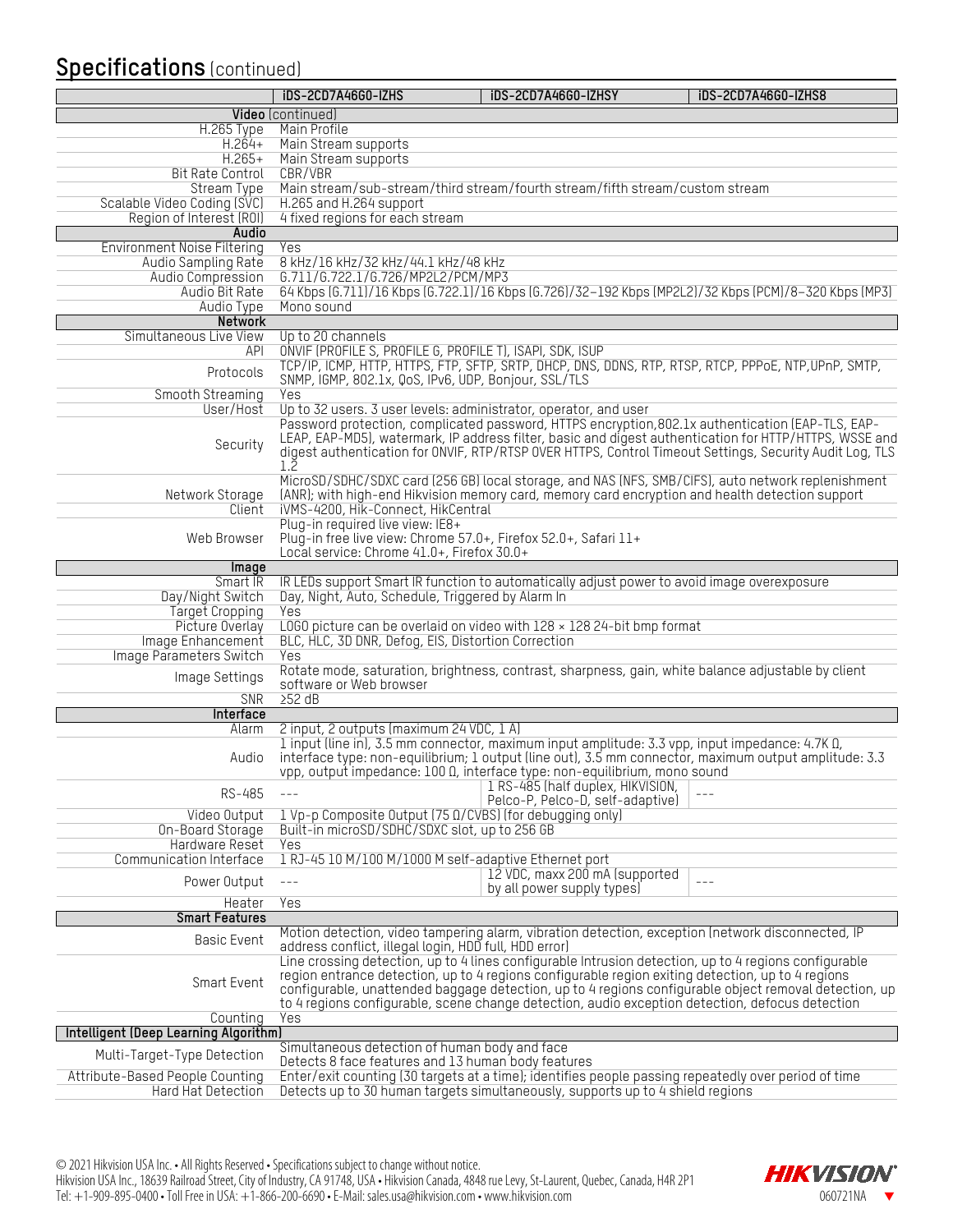## **Specifications** (continued)

|                                                   | iDS-2CD7A46G0-IZHS                                                                                                                                                                                                                                                                                                                                             | iDS-2CD7A46G0-IZHSY                                                                                                                                                                                | <b>iDS-2CD7A46G0-IZHS8</b>                                                                                 |  |  |  |  |  |
|---------------------------------------------------|----------------------------------------------------------------------------------------------------------------------------------------------------------------------------------------------------------------------------------------------------------------------------------------------------------------------------------------------------------------|----------------------------------------------------------------------------------------------------------------------------------------------------------------------------------------------------|------------------------------------------------------------------------------------------------------------|--|--|--|--|--|
| Intelligent (Deep Learning Algorithm) (continued) |                                                                                                                                                                                                                                                                                                                                                                |                                                                                                                                                                                                    |                                                                                                            |  |  |  |  |  |
| Queue Management                                  |                                                                                                                                                                                                                                                                                                                                                                | Detects queued people number and waiting time of each person; generates reports to compare<br>efficiency of different queues, displays changing status of one queue; raw data export               |                                                                                                            |  |  |  |  |  |
| Premier Protection<br>General                     |                                                                                                                                                                                                                                                                                                                                                                | and vehicle), filters out mistaken alarm caused by target types such as leaf, light, animal, flag, etc.                                                                                            | Line crossing, intrusion, region entrance, region exiting; alarm triggers by specified target types (human |  |  |  |  |  |
|                                                   |                                                                                                                                                                                                                                                                                                                                                                | Upload to FTP/NAS/memory card, notify surveillance center, send e-mail, trigger alarm output, trigger                                                                                              |                                                                                                            |  |  |  |  |  |
| Linkage Method                                    | recording, trigger capture<br>uploading: FTP, SFTP, HTTP, NAS, e-mail<br>Trigger notification: HTTP, ISAPI, alarm output, e-mail                                                                                                                                                                                                                               | Trigger recording: memory card, network storage, pre-record and post-record Trigger captured pictures                                                                                              |                                                                                                            |  |  |  |  |  |
| Online Upgrade                                    | Yes                                                                                                                                                                                                                                                                                                                                                            |                                                                                                                                                                                                    |                                                                                                            |  |  |  |  |  |
| Dual Backup                                       | Yes                                                                                                                                                                                                                                                                                                                                                            |                                                                                                                                                                                                    |                                                                                                            |  |  |  |  |  |
| Web Client Language                               | 33 languages: English, Russian, Estonian, Bulgarian, Hungarian, Greek, German, Italian, Czech, Slovak,<br>French, Polish, Dutch, Portuguese, Spanish, Romanian, Danish, Swedish, Norwegian, Finnish, Croatian,<br>Slovenian, Serbian, Turkish, Korean, Traditional Chinese, Thai, Vietnamese, Japanese, Latvian,<br>Lithuanian, Portuguese (Brazil), Ukrainian |                                                                                                                                                                                                    |                                                                                                            |  |  |  |  |  |
| General Function                                  | password reset via e-mail, pixel counter                                                                                                                                                                                                                                                                                                                       | Anti-flicker, 5 streams and up to 5 custom streams, EPTZ, heartbeat, mirror, privacy masks, flash log,                                                                                             |                                                                                                            |  |  |  |  |  |
| Software Reset                                    | Yes                                                                                                                                                                                                                                                                                                                                                            |                                                                                                                                                                                                    |                                                                                                            |  |  |  |  |  |
| <b>Storage Conditions</b>                         | -40° to 60° C (-40° to 140° F). Humidity 95% or less (non-condensing)                                                                                                                                                                                                                                                                                          |                                                                                                                                                                                                    |                                                                                                            |  |  |  |  |  |
| <b>Startup and Operating Conditions</b>           | -40° to 60° C (-40° to 140° F). Humidity 95% or less (non-condensing)                                                                                                                                                                                                                                                                                          |                                                                                                                                                                                                    |                                                                                                            |  |  |  |  |  |
| <b>Power Supply</b>                               | 12 VDC ±20%, three-core terminal block, reverse polarity protection; PoE: 802.3at, Type 2 Class 4                                                                                                                                                                                                                                                              |                                                                                                                                                                                                    |                                                                                                            |  |  |  |  |  |
| Power Consumption and                             | 12 VDC, 1.33 A, maximum 16.0 W                                                                                                                                                                                                                                                                                                                                 |                                                                                                                                                                                                    |                                                                                                            |  |  |  |  |  |
| Current                                           | PoE: (802.3at, 42.5 V-57 V), 0.43 A to 0.31 A, maximum 18.0 W                                                                                                                                                                                                                                                                                                  |                                                                                                                                                                                                    |                                                                                                            |  |  |  |  |  |
| Power Interface                                   | Three-core terminal block                                                                                                                                                                                                                                                                                                                                      |                                                                                                                                                                                                    |                                                                                                            |  |  |  |  |  |
| Camera Material                                   | Aluminum alloy body                                                                                                                                                                                                                                                                                                                                            |                                                                                                                                                                                                    |                                                                                                            |  |  |  |  |  |
| Camera Dimensions                                 |                                                                                                                                                                                                                                                                                                                                                                | $(144 \text{ mm} \times 347 \text{ mm} (05.7" \times 13.7")$ (140 mm $\times 351$ mm (05.5" $\times$ 13.8")) (144 mm $\times 347$ mm (05.7" $\times$ 13.7")                                        |                                                                                                            |  |  |  |  |  |
| Package Dimension                                 | 405 mm $\times$ 190 mm $\times$ 180 mm (15.9" $\times$ 7.5" $\times$ 7.1")                                                                                                                                                                                                                                                                                     |                                                                                                                                                                                                    |                                                                                                            |  |  |  |  |  |
| Camera Weight                                     | 1920 g (4.2 lb)                                                                                                                                                                                                                                                                                                                                                |                                                                                                                                                                                                    |                                                                                                            |  |  |  |  |  |
| With Package Weight                               | $3060 \overline{g}$ (6.7 lb)                                                                                                                                                                                                                                                                                                                                   |                                                                                                                                                                                                    |                                                                                                            |  |  |  |  |  |
| Metadata                                          |                                                                                                                                                                                                                                                                                                                                                                |                                                                                                                                                                                                    |                                                                                                            |  |  |  |  |  |
| Metadata                                          |                                                                                                                                                                                                                                                                                                                                                                | Metadata of intrusion detection, line crossing detection, region entrance detection, region exiting<br>detection, unattended baggage detection, object removal, face capture, and queue management |                                                                                                            |  |  |  |  |  |
| Approvals                                         |                                                                                                                                                                                                                                                                                                                                                                |                                                                                                                                                                                                    |                                                                                                            |  |  |  |  |  |
| Class                                             | Class B                                                                                                                                                                                                                                                                                                                                                        |                                                                                                                                                                                                    |                                                                                                            |  |  |  |  |  |
| EMC                                               | FCC (47 CFR Part 15, Subpart B); CE-EMC (EN 55032: 2015, EN 61000-3-2: 2014, EN 61000-3-3: 2013, EN<br>50130-4: 2011 +A1: 2014); RCM (AS/NZS CISPR 32: 2015); IC (ICES-003: Issue 6, 2016); KC (KN 32: 2015, KN<br>35: 2015)                                                                                                                                   |                                                                                                                                                                                                    |                                                                                                            |  |  |  |  |  |
| Safety                                            | UL (UL 60950-1); CB (IEC 60950-1: 2005 + Am 1:2009 + Am 2: 2013); CE-LVD (EN 60950-1: 2005 + Am 1:<br>2009 + Am 2:2013); BIS (IS 13252(Part 1): 2010+A1: 2013+A2: 2015); LOA (IEC/EN 60950-1)                                                                                                                                                                  |                                                                                                                                                                                                    |                                                                                                            |  |  |  |  |  |
| Environment                                       | CE-RoHS (2011/65/EU); WEEE (2012/19/EU); Reach (Regulation (EC) No 1907/2006)                                                                                                                                                                                                                                                                                  |                                                                                                                                                                                                    |                                                                                                            |  |  |  |  |  |
| Protection                                        | IK10 (IEC 62262:2002), IP67 (IEC 60529-2013)                                                                                                                                                                                                                                                                                                                   |                                                                                                                                                                                                    |                                                                                                            |  |  |  |  |  |
| Anti-Corrosion Protection                         | $  -$                                                                                                                                                                                                                                                                                                                                                          | NEMA 4X (NEMA 250-2018)                                                                                                                                                                            | $- - -$                                                                                                    |  |  |  |  |  |
| Other                                             | $\frac{1}{2}$                                                                                                                                                                                                                                                                                                                                                  | <b>PVC</b> free                                                                                                                                                                                    | $- - -$                                                                                                    |  |  |  |  |  |